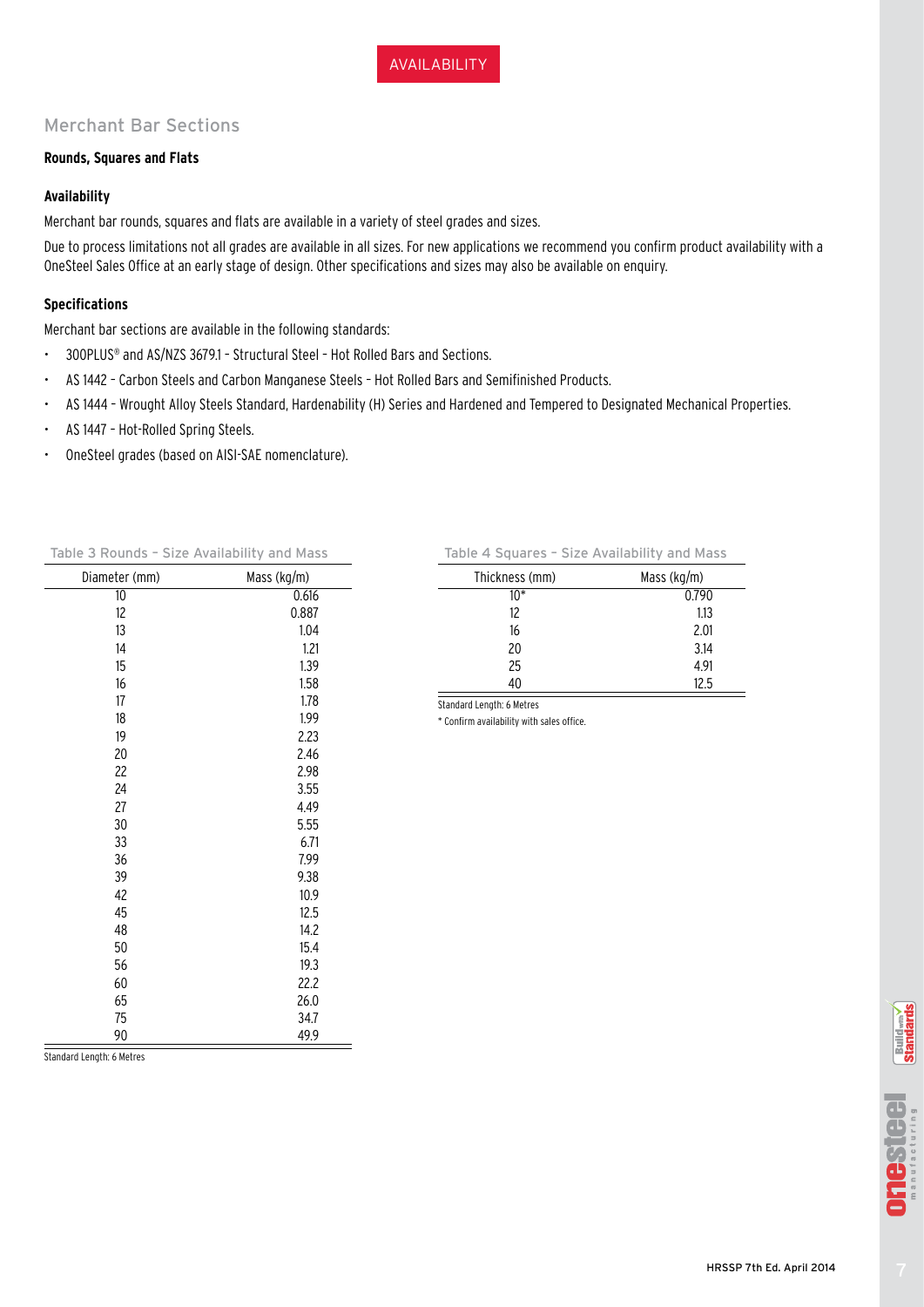|            |       |      |      | Thickness (mm)  |      |      |      |      |
|------------|-------|------|------|-----------------|------|------|------|------|
| Width (mm) | 5     | 6    | 8    | 10 <sup>°</sup> | 12   | 16   | 20   | 25   |
| 20         |       |      |      | 1.57            |      |      |      |      |
| 25         | 0.981 | 1.18 | 1.57 | 1.96            | 2.36 |      |      |      |
| 32         | 1.26  | 1.51 | 2.01 | 2.51            | 3.01 |      |      |      |
| 40         | 1.57  | 1.88 | 2.51 | 3.14            | 3.77 | 5.02 | 6.28 |      |
| 50         | 1.96  | 2.36 | 3.14 | 3.93            | 4.71 | 6.28 | 7.85 | 9.81 |
| 65         | 2.55  | 3.06 | 4.08 | 5.10            | 6.12 | 8.16 | 10.2 |      |
| 75         | 2.94  | 3.53 | 4.71 | 5.89            | 7.07 | 9.42 | 11.8 | 14.7 |
| 90         |       | 4.24 | 5.65 | 7.07            | 8.48 |      |      |      |
| 100        | 3.93  | 4.71 | 6.28 | 7.85            | 9.42 | 12.6 | 15.7 | 19.6 |
| 110        |       | 5.18 | 6.91 | 8.64            | 10.4 |      |      |      |
| 130        | 5.10  | 6.12 | 8.16 | 10.2            | 12.2 | 16.3 | 20.4 | 25.5 |
| 150        | 5.89  | 7.07 | 9.42 | 11.8            | 14.1 | 18.8 | 23.6 | 29.4 |
| 180        |       | 8.48 |      | 14.1            | 17.0 |      |      |      |
| 200        |       | 9.42 | 12.6 | 15.7            | 18.8 |      |      |      |
| 250        |       | 11.8 | 15.7 | 19.6            | 23.6 |      |      |      |
| 300        |       | 14.1 | 18.8 | 23.6            | 28.3 |      |      |      |

Table 5 Flats — Size Availability and Mass (kg/m)

Standard Length: 6 Metres





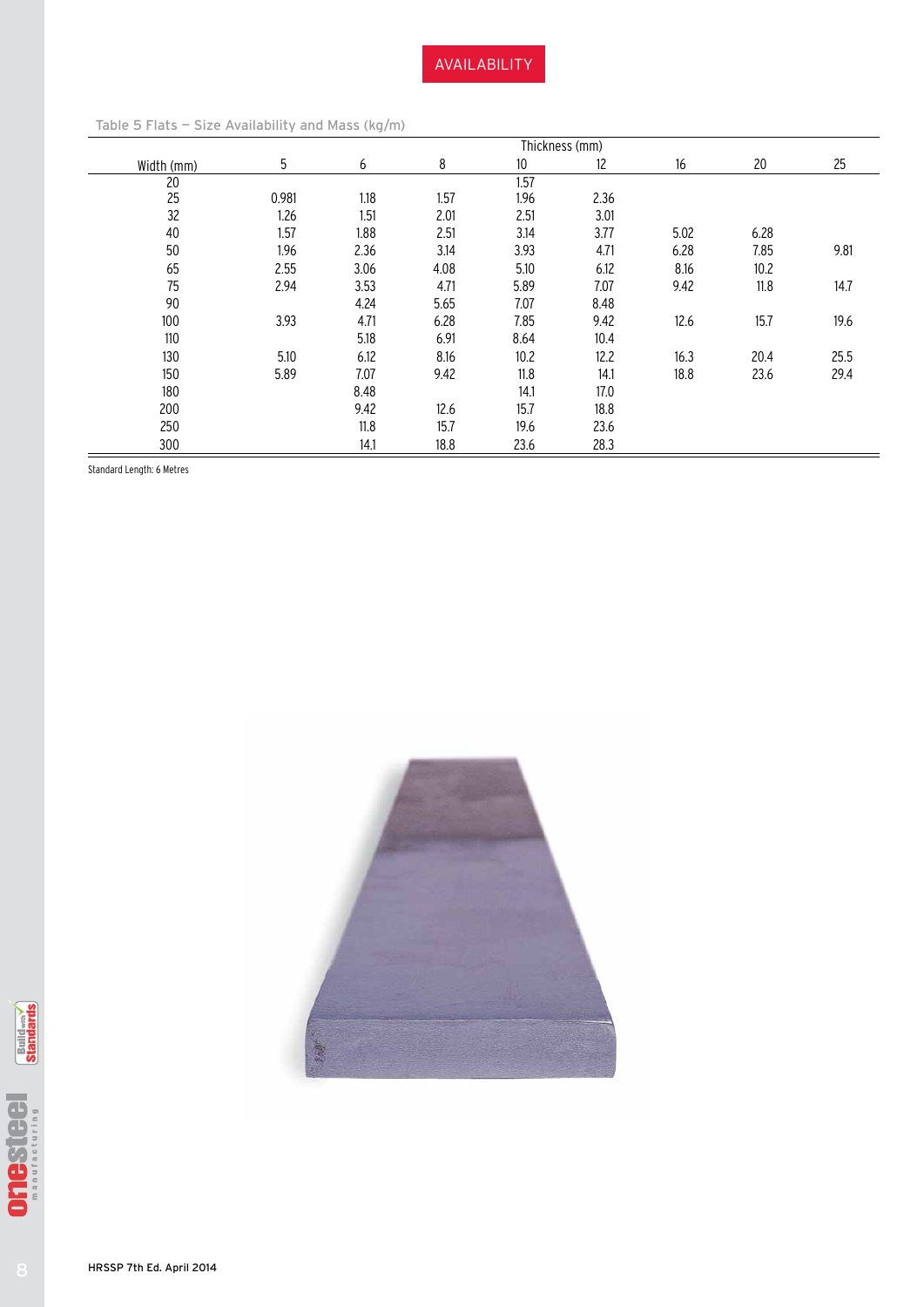AVAILABILITY

Table 6 Merchant Bar Sections – Regular Grades

| Steel Type                         | Standard      | Grades Available |
|------------------------------------|---------------|------------------|
| <b>Structural Steels</b>           | OneSteel      | 300PLUS          |
|                                    | AS/NZS 3679.1 | 350              |
| Carbon and Carbon-Manganese Steels | AS 1442       | 1016             |
|                                    |               | 1022             |
|                                    |               | 1045             |
| Spring Steels                      | AS 1447       | XK5160S          |
|                                    |               | XK9258S          |
|                                    |               | XK9261S          |
| OneSteel Grades                    | OneSteel      | 1015             |
|                                    |               | X4K92M61S        |

**Note**

Grade availability can vary with section.

## **Rods and Light Billets**

Rods and light billets are available in a wide range of OneSteel grades, and selected grades from AS 1442, AS 1444 and AS 1447 specifications. These sections are not available in structural grades 300PLUS® or 350.

Due to process limitations not all grades are available in all sizes. Confirm product availability with a OneSteel Sales Office at an early stage of design.

Table 7 Rods Size Availability

| Diameter (mm)                                                    |  |  |  |  |  |  |
|------------------------------------------------------------------|--|--|--|--|--|--|
| 5.5 6.5 7.0 8.0 9.0 10.0 11.2 12.5 13.0 14.0 15.0 16.0 17.0 18.0 |  |  |  |  |  |  |

#### Table 8 Light Billets Size Availability

| Sizes Available mm x mm |  |
|-------------------------|--|
| 45 x 45                 |  |
| $50 \times 50$          |  |
| 63 x 63                 |  |
| 75 x 75                 |  |